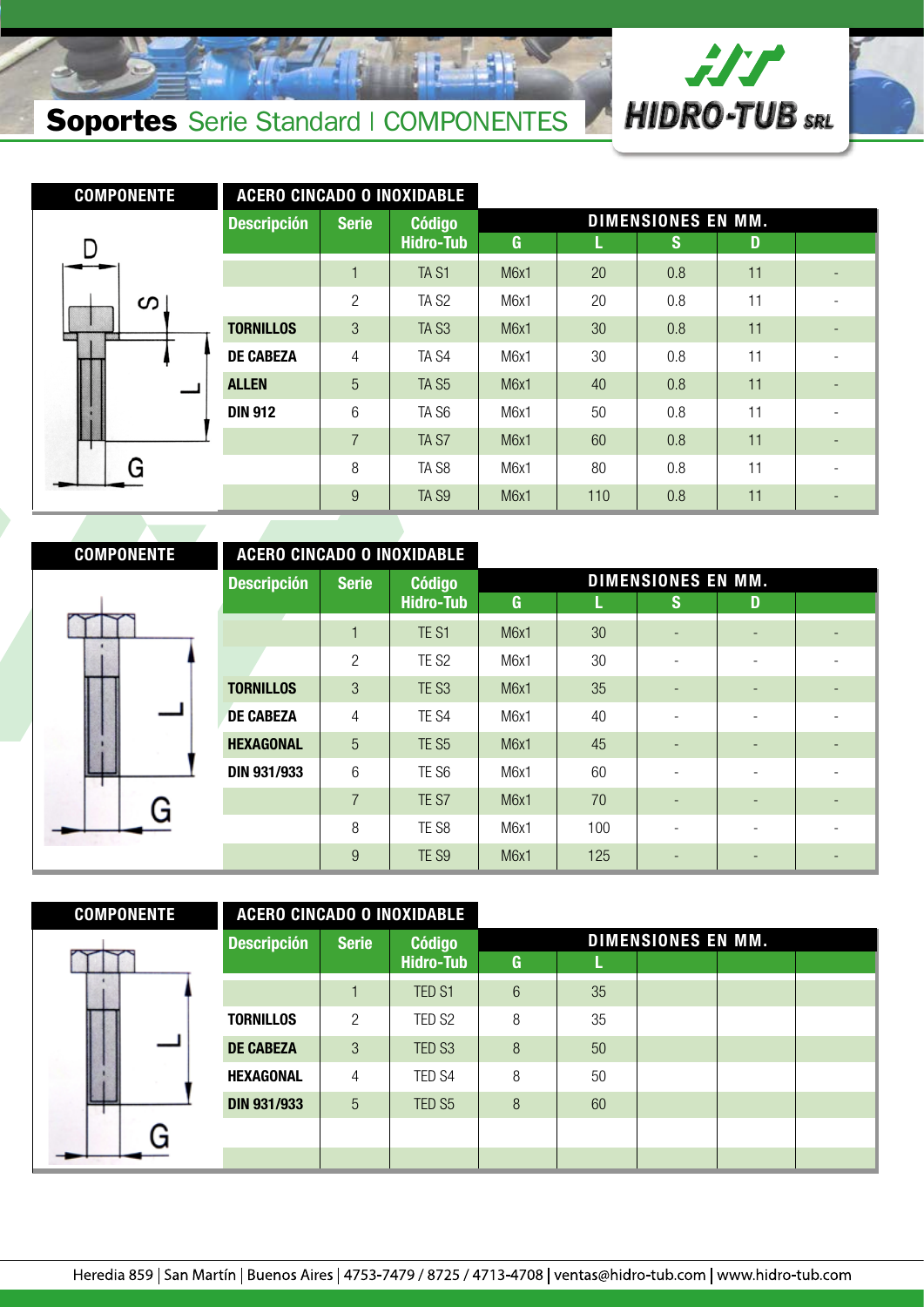

## Soportes Serie Standard | COMPONENTES

| <b>COMPONENTE</b>        |                     |   | <b>ACERO CINCADO O INOXIDABLE</b><br><b>Código</b><br><b>Serie</b><br><b>Hidro-Tub</b><br><b>TS S1</b><br>$\overline{c}$<br>TS <sub>S2</sub><br>3<br><b>TS S3</b><br>TS <sub>S4</sub><br>4<br>5<br><b>TS S5</b><br>6<br>TS <sub>S6</sub><br>$\overline{7}$<br>TS <sub>S7</sub> |                           |     |     |    |           |  |  |  |
|--------------------------|---------------------|---|--------------------------------------------------------------------------------------------------------------------------------------------------------------------------------------------------------------------------------------------------------------------------------|---------------------------|-----|-----|----|-----------|--|--|--|
|                          | <b>Descripción</b>  |   |                                                                                                                                                                                                                                                                                | <b>DIMENSIONES EN MM.</b> |     |     |    |           |  |  |  |
| <b>SW</b><br>G           |                     |   |                                                                                                                                                                                                                                                                                |                           | L1  | L2  | L3 | <b>SW</b> |  |  |  |
|                          |                     |   |                                                                                                                                                                                                                                                                                | M <sub>6</sub> x1         | 35  | 21  | 15 | 13        |  |  |  |
|                          |                     |   |                                                                                                                                                                                                                                                                                | M6x1                      | 35  | 21  | 15 | 13        |  |  |  |
|                          | <b>TORNILLOS</b>    |   |                                                                                                                                                                                                                                                                                | M <sub>6</sub> x1         | 42  | 28  | 15 | 13        |  |  |  |
| $\overline{\phantom{0}}$ | <b>PARA</b>         |   |                                                                                                                                                                                                                                                                                | M6x1                      | 42  | 28  | 15 | 13        |  |  |  |
| Ņ                        | <b>SOPORTES</b>     |   |                                                                                                                                                                                                                                                                                | M <sub>6</sub> x1         | 51  | 37  | 15 | 13        |  |  |  |
| ا رم                     | <b>SUPERPUESTOS</b> |   |                                                                                                                                                                                                                                                                                | M6x1                      | 62  | 48  | 15 | 13        |  |  |  |
|                          |                     |   |                                                                                                                                                                                                                                                                                | M6x1                      | 71  | 57  | 15 | 13        |  |  |  |
|                          |                     | 8 | TS <sub>S8</sub>                                                                                                                                                                                                                                                               | M6x1                      | 99  | 85  | 15 | 13        |  |  |  |
|                          |                     | 9 | TS <sub>S9</sub>                                                                                                                                                                                                                                                               | M <sub>6</sub> x1         | 154 | 110 | 15 | 13        |  |  |  |

| <b>COMPONENTE</b> | <b>ACERO CINCADO O INOXIDABLE</b> |                           |           |                |  |  |  |  |  |
|-------------------|-----------------------------------|---------------------------|-----------|----------------|--|--|--|--|--|
|                   | <b>Descripción</b>                | <b>DIMENSIONES EN MM.</b> |           |                |  |  |  |  |  |
|                   |                                   | <b>B1</b>                 | <b>B2</b> | 'S,            |  |  |  |  |  |
|                   |                                   |                           |           |                |  |  |  |  |  |
|                   |                                   |                           |           |                |  |  |  |  |  |
|                   |                                   |                           |           |                |  |  |  |  |  |
|                   | <b>RIEL</b>                       |                           |           |                |  |  |  |  |  |
|                   | <b>DE MONTAJE</b>                 |                           |           |                |  |  |  |  |  |
|                   |                                   |                           |           |                |  |  |  |  |  |
|                   |                                   |                           |           |                |  |  |  |  |  |
|                   |                                   |                           |           |                |  |  |  |  |  |
|                   |                                   |                           |           |                |  |  |  |  |  |
| $rac{B2}{1}$<br>ၯ |                                   | 28                        | 11        | $\overline{2}$ |  |  |  |  |  |

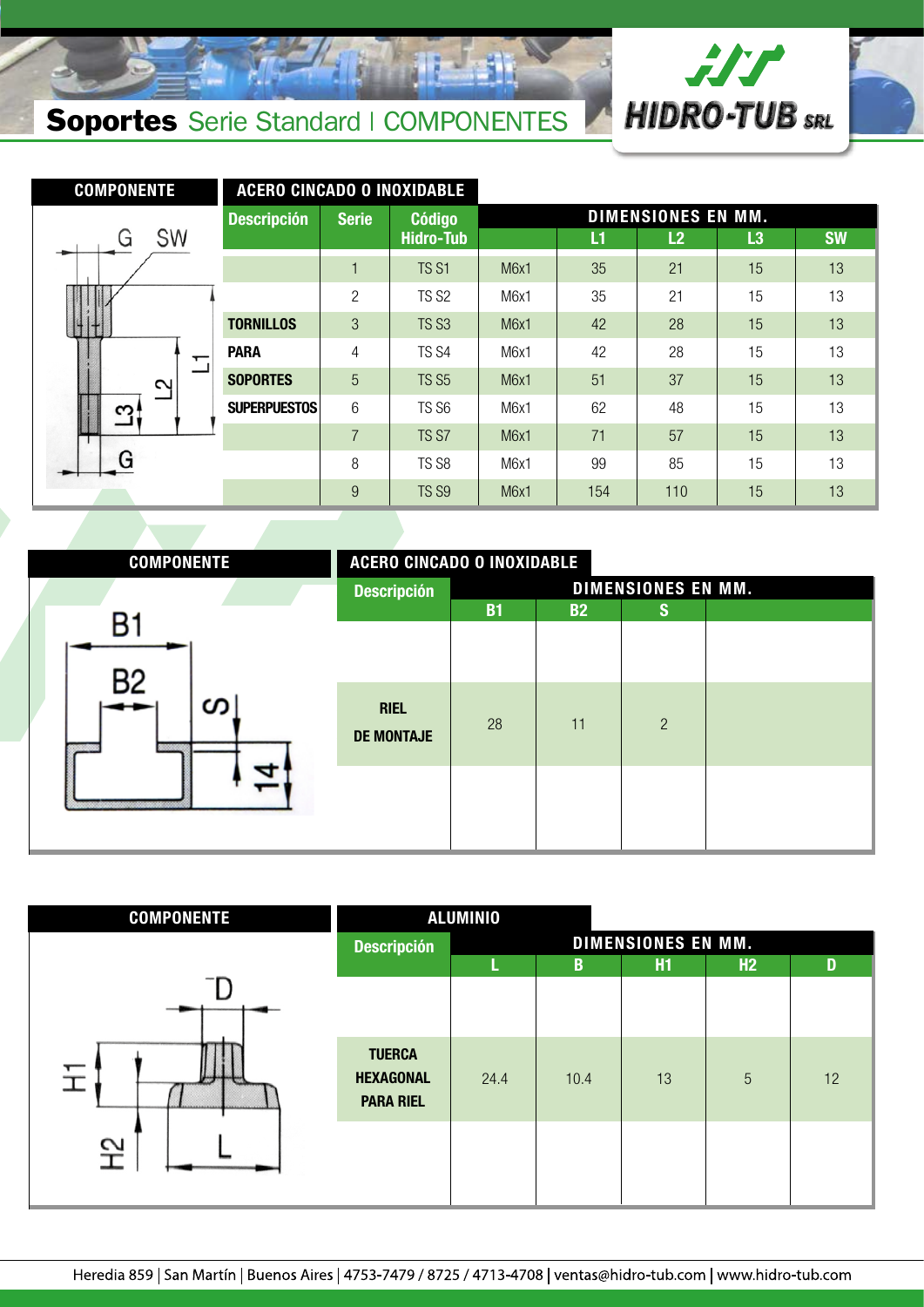



#### Detalle de vistas - frente y lateral







|                                   | <b>COMPONENTE</b> |                   | <b>ACERO CINCADO O INOXIDABLE</b><br><b>Código</b><br><b>Serie</b><br>Descr.<br><b>Hidro-Tub</b><br>PI S1<br>1<br><b>PLACA</b> |                    |             |       |      |                                  |                           |     |             |                |                         |
|-----------------------------------|-------------------|-------------------|--------------------------------------------------------------------------------------------------------------------------------|--------------------|-------------|-------|------|----------------------------------|---------------------------|-----|-------------|----------------|-------------------------|
|                                   |                   |                   |                                                                                                                                |                    |             |       |      |                                  | <b>DIMENSIONES EN MM.</b> |     |             |                |                         |
|                                   |                   |                   |                                                                                                                                |                    | $\mathbf B$ | L1    | L2   | L3                               | $\mathbf{D}$              | D1  | $\mathbf R$ | $\mathbf H$    | $\overline{\mathbf{s}}$ |
| $\mathbf{1}$                      | R                 |                   |                                                                                                                                |                    | 30          | 33,5  | 11,5 |                                  | 12                        |     | M6 x 1      | $\overline{7}$ | 3                       |
|                                   | s                 |                   |                                                                                                                                |                    |             |       |      |                                  |                           |     |             |                |                         |
|                                   |                   | <b>INFERIOR</b>   | $\overline{2}$                                                                                                                 | PI <sub>S2</sub>   | 30          | 43    | 20   |                                  | 12                        |     | M6x1        | $\overline{7}$ | 3                       |
|                                   |                   | <b>SOLDABLE</b>   | 3                                                                                                                              | PI <sub>S3</sub>   | 30          | 48    | 26   | $\overbrace{\phantom{12322111}}$ | 12                        |     | M6 x 1      | $\overline{7}$ | $\mathfrak{Z}$          |
|                                   |                   |                   | $\overline{4}$                                                                                                                 | PI S4              | 30          | 56    | 33   |                                  | 12                        |     | M6 x 1      | $\overline{7}$ | 3                       |
| 2                                 | - R               |                   | 5                                                                                                                              | PI <sub>S5</sub>   | 30          | 63    | 40   |                                  | 12                        |     | M6 x 1      | $\overline{7}$ | 3                       |
|                                   |                   |                   | $6\phantom{a}$                                                                                                                 | PI S <sub>6</sub>  | 30          | 75    | 52   |                                  | 12                        |     | M6 x 1      | $\overline{7}$ | $\mathfrak{S}$          |
|                                   |                   |                   | $\overline{7}$                                                                                                                 | PI S7              | 30          | 89    | 66   |                                  | 12                        |     | M6 x 1      | $\overline{7}$ | 3                       |
|                                   |                   |                   | 8                                                                                                                              | PI <sub>S8</sub>   | 30          | 128   | 94   |                                  | 12                        |     | M6 x 1      | $\overline{7}$ | $\overline{4}$          |
|                                   | s                 |                   | 9                                                                                                                              | PI S9              | 30          | 154   | 120  |                                  | 12                        |     | M6 x 1      | $\overline{7}$ | 4                       |
|                                   |                   |                   | $\overline{2}$                                                                                                                 | PIA S <sub>2</sub> | 30          | 65    | 20   | 50                               | 12                        | 6,5 | M6 x 1      | $\overline{7}$ | 3                       |
|                                   |                   |                   | 3                                                                                                                              | PIA S3             | 30          | 70,5  | 26   | 56                               | 12                        | 6,5 | M6 x 1      | 7              | 3                       |
|                                   |                   | <b>PLACA</b>      | $\overline{4}$                                                                                                                 | PIA S4             | 30          | 79    | 33   | 64,5                             | 12                        | 6,5 | M6 x 1      | $\overline{7}$ | 3                       |
| $\begin{bmatrix} 3 \end{bmatrix}$ | ⊾R                | <b>INFERIOR</b>   | 5                                                                                                                              | PIA S5             | 30          | 88    | 40   | 73                               | 12                        | 6,5 | M6 x 1      | $\overline{7}$ | 3                       |
|                                   |                   | <b>ABULONABLE</b> | $6\,$                                                                                                                          | PIA S6             | 30          | 101   | 52   | 86                               | 12                        | 6,5 | M6 x 1      | $\overline{7}$ | $\sqrt{3}$              |
|                                   |                   |                   | $\overline{7}$                                                                                                                 | PIA S7             | 30          | 115   | 66   | 100                              | 12                        | 6,5 | M6 x 1      | $\overline{7}$ | 3                       |
|                                   | F                 |                   | 8                                                                                                                              | PIA S8             | 30          | 157   | 94   | 136                              | 12                        | 6,5 | M6 x 1      | $\overline{7}$ | $\overline{4}$          |
|                                   |                   |                   | 9                                                                                                                              | PIA S9             | 30          | 182,5 | 120  | 162                              | 12                        | 6,5 | M6 x 1      | $\overline{7}$ | $\overline{4}$          |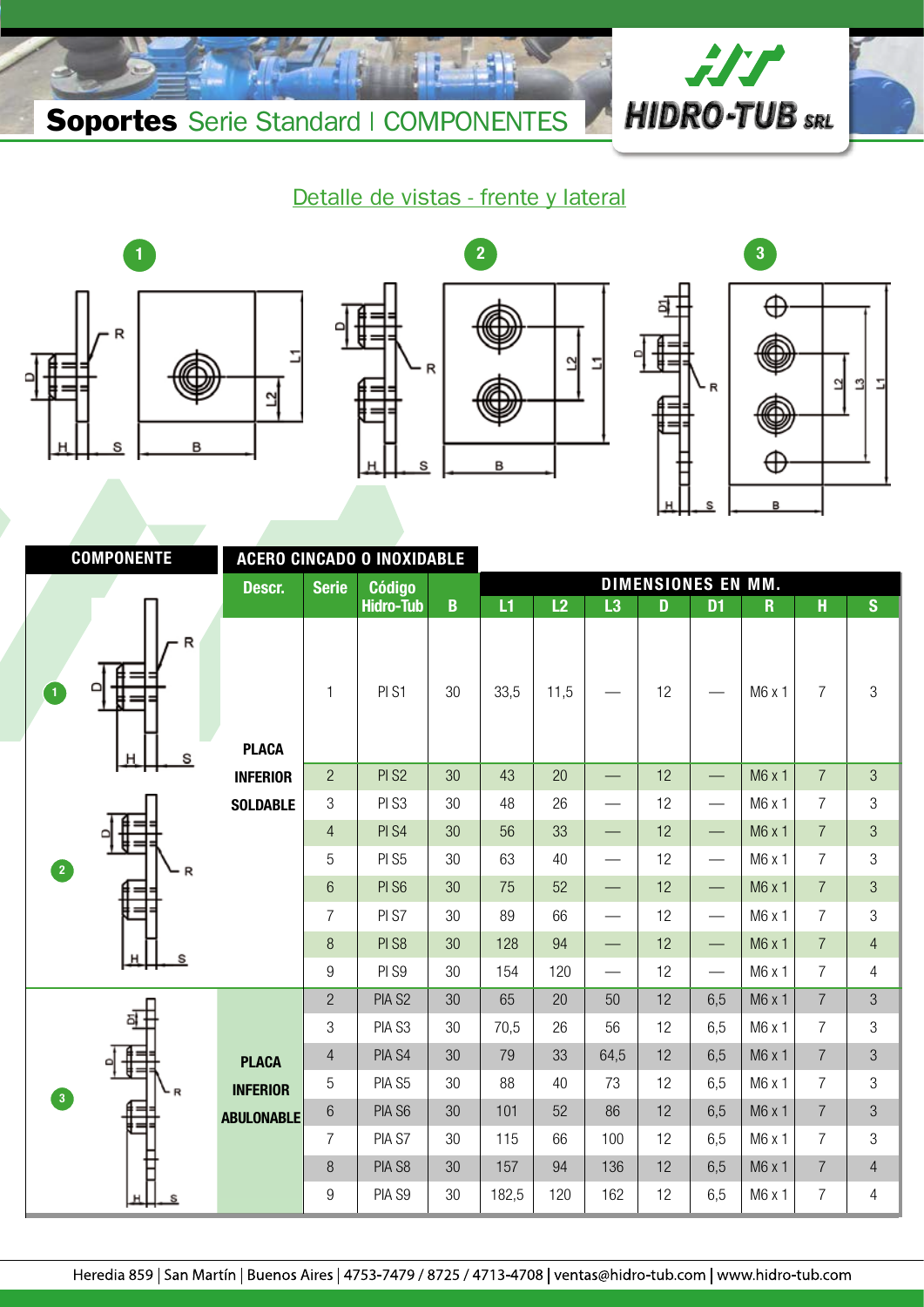



#### Detalle de vistas - frente y lateral









|                                  | <b>COMPONENTE</b> |                   |                | <b>ACERO CINCADO O INOXIDABLE</b> |              |       |       |                          |                           |                                  |              |                |                |
|----------------------------------|-------------------|-------------------|----------------|-----------------------------------|--------------|-------|-------|--------------------------|---------------------------|----------------------------------|--------------|----------------|----------------|
|                                  |                   | Descr.            | <b>Serie</b>   | <b>Código</b>                     |              |       |       |                          | <b>DIMENSIONES EN MM.</b> |                                  |              |                |                |
|                                  |                   |                   |                | <b>Hidro-Tub</b>                  | $\mathbf{B}$ | L1    | L2    | L3                       | D                         | D <sub>1</sub>                   | $\mathsf{R}$ | H              | S              |
|                                  |                   |                   |                |                                   |              |       |       |                          |                           |                                  |              |                |                |
|                                  |                   |                   | $\mathbf{1}$   | PI SD1                            | 30           | 40    | 20    |                          | 12                        | $\qquad \qquad -$                | M6 x 1       | $\overline{7}$ | $\overline{4}$ |
| $\mathbf{I}$                     |                   | <b>PLACA</b>      | $\overline{2}$ | PI SD <sub>2</sub>                | 30           | 56,4  | 28,2  |                          | 14                        |                                  | M8 x 1,25    | $\overline{7}$ | 4              |
|                                  |                   | <b>INFERIOR</b>   | 3              | PI SD <sub>3</sub>                | 30           | 70    | 35    |                          | 14                        | $\qquad \qquad -$                | M8 x 1,25    | $\overline{7}$ | $\overline{4}$ |
|                                  |                   | <b>SOLDABLE</b>   | $\overline{4}$ | PI SD4                            | 30           | 86    | 43    |                          | 14                        |                                  | M8 x 1,25    | $\overline{7}$ | 4              |
|                                  |                   |                   | 5              | PI SD5                            | 30           | 109   | 54,5  |                          | 14                        | $\qquad \qquad -$                | M8 x 1,25    | $\overline{7}$ | $\overline{4}$ |
|                                  |                   |                   |                |                                   |              |       |       |                          |                           |                                  |              |                |                |
|                                  |                   |                   |                |                                   |              |       |       |                          |                           |                                  |              |                |                |
|                                  |                   |                   | 1              | PI SD1                            | 30           | 40    | 20    |                          | 12                        | $\overbrace{\phantom{12322111}}$ | M6 x 1       | $\overline{7}$ | $\overline{4}$ |
|                                  |                   | <b>PLACA</b>      | $\overline{2}$ | PI SD <sub>2</sub>                | 30           | 56,4  | 28,2  | $\overline{\phantom{0}}$ | 14                        | $\qquad \qquad$                  | M8 x 1,25    | $\overline{7}$ | $\overline{4}$ |
| $\overline{\mathbf{2}}$          |                   | <b>INFERIOR</b>   | 3              | PI SD3                            | 30           | 70    | 35    |                          | 14                        | $\qquad \qquad \qquad$           | M8 x 1,25    | $\overline{7}$ | $\overline{4}$ |
|                                  |                   | <b>ABULONABLE</b> | $\overline{4}$ | PI SD4                            | 30           | 86    | 43    |                          | 14                        |                                  | M8 x 1,25    | $\overline{7}$ | $\overline{4}$ |
|                                  | E                 |                   | 5              | PI SD5                            | 30           | 109   | 54,5  |                          | 14                        | $\overbrace{\phantom{12322111}}$ | M8 x 1,25    | $\overline{7}$ | 4              |
|                                  |                   |                   |                |                                   |              |       |       |                          |                           |                                  |              |                |                |
|                                  |                   |                   |                |                                   |              |       |       |                          |                           |                                  |              |                |                |
|                                  |                   |                   | $\mathbf{1}$   | PS SD1                            | 29,5         | 34    | 17    |                          | $\overline{7}$            |                                  |              | $\overline{4}$ | 3              |
|                                  |                   | <b>PLACA</b>      | $\overline{2}$ | PS SD <sub>2</sub>                | 29,5         | 50,5  | 25,25 |                          | $9\,$                     |                                  |              | $\overline{4}$ | 3              |
| $\begin{array}{c} 3 \end{array}$ |                   | <b>SUPERIOR</b>   | 3              | PS SD <sub>3</sub>                | 29,5         | 64,5  | 32,25 | $\equiv$                 | 9                         |                                  |              | $\overline{4}$ | $\overline{3}$ |
|                                  |                   |                   | $\overline{4}$ | PS SD4                            | 29,5         | 78    | 39    |                          | $9\,$                     |                                  |              | 4              | 3              |
|                                  |                   |                   | 5              | PS SD5                            | 29,5         | 103,5 | 51,75 |                          | 9                         |                                  |              | $\overline{4}$ | 3              |
|                                  |                   |                   |                |                                   |              |       |       |                          |                           |                                  |              |                |                |